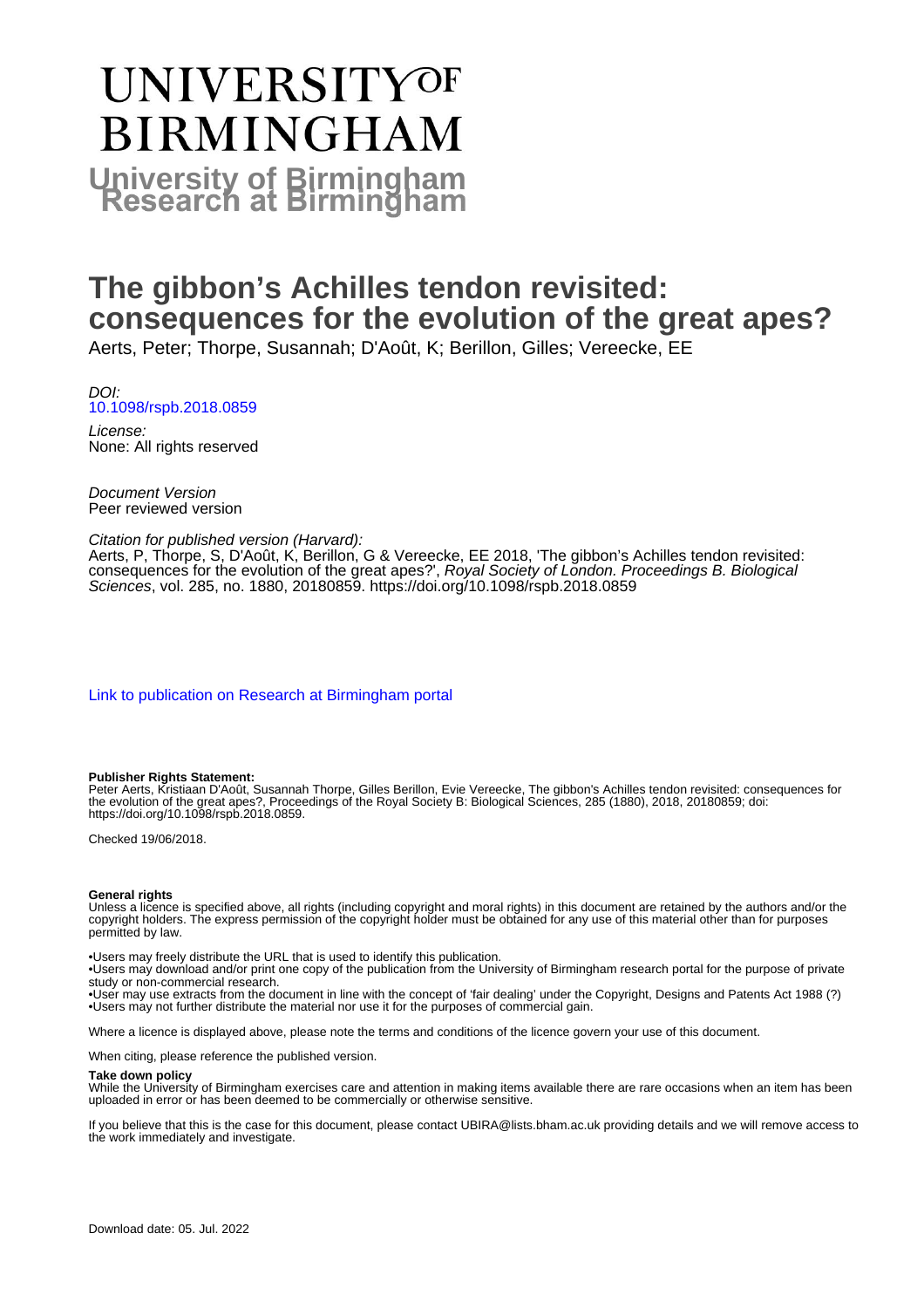## **The gibbon's Achilles tendon revisited: consequences for the evolution of the great apes?**

- 5 Peter Aerts <sup>1,2</sup>, Kristiaan D'Août <sup>3, 1</sup>, Susannah Thorpe <sup>4</sup>, Gilles Berillon <sup>5</sup> and Evie Vereecke <sup>6</sup>  $7 \cdot 1$ : Department Biology, University of Antwerp (BE) 8 <sup>2</sup>: Department of Movement and Sports Sciences, University of Ghent (BE) 9 <sup>3</sup>: Department of Musculoskeletal Biology, University of Liverpool (UK) 10 <sup>4</sup>: School of Biosciences, University of Birmingham (UK) 11 <sup>5</sup>: Department of Prehistory, MNHN, CNRS (FR) 12 <sup>6</sup>: Department of Development and Regeneration, University of Leuven (BE) 15 Corresponding Author: Peter Aerts
- FunMorph-lab
- Department of Biology
- University of Antwerp (CDE)
- Universiteitsplein 1
- B2610 Wilrijk
- Belgium
- [peter.aerts@uantwerpen.be](mailto:peter.aerts@uantwerpen.be)
-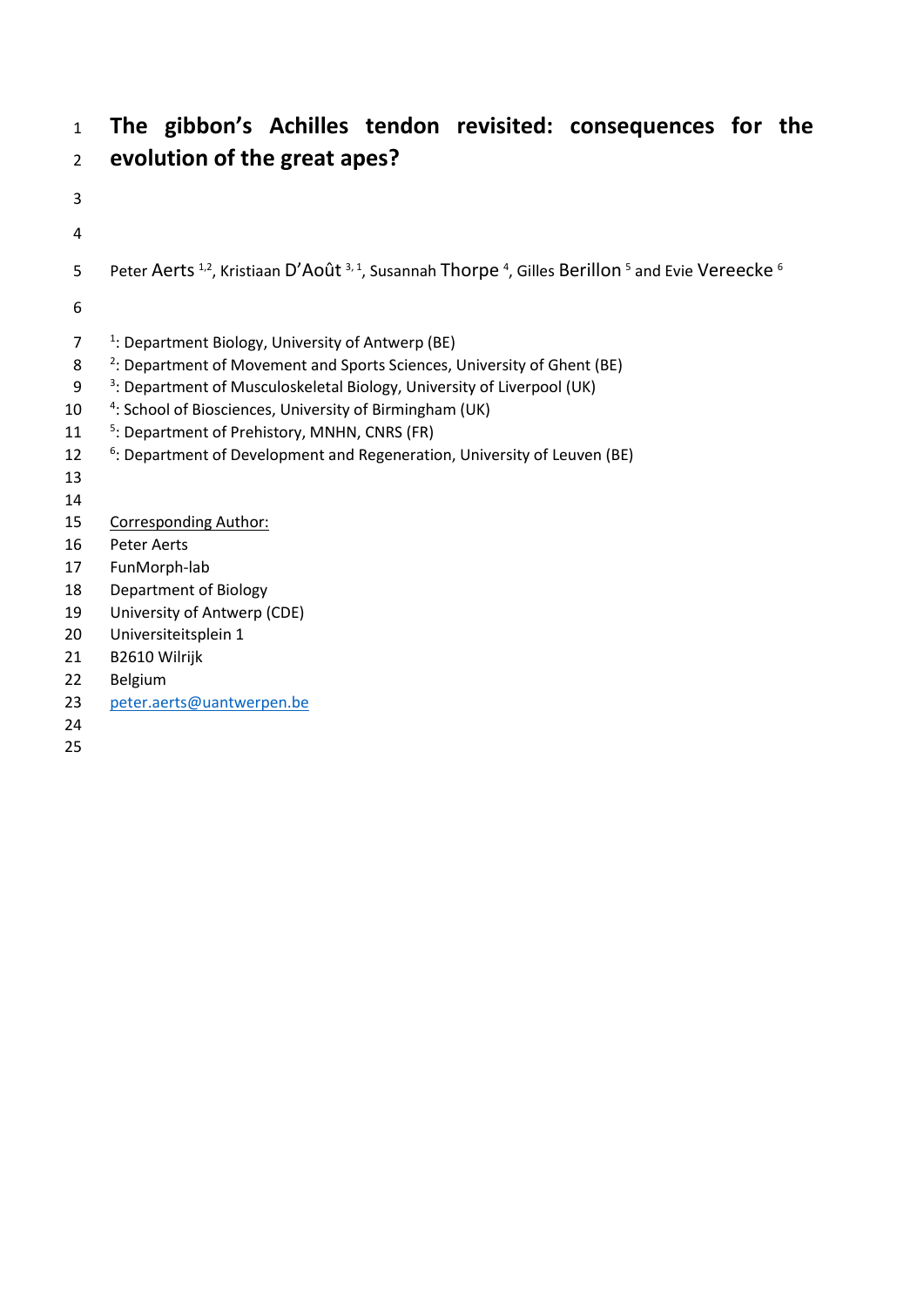#### **Abstract**

- 
- The well-developed Achilles tendon in humans is generally interpreted as an adaptation for mechanical
- energy storage and reuse during cyclic locomotion. All other extant great apes have a short tendon
- and long-fibered triceps surae, which is thought to be beneficial for locomotion in a complex arboreal
- habitat as this morphology enables a large range of motion. Surprisingly, highly arboreal gibbons show
- a more human-like triceps surae with a long Achilles tendon. Evidence for a spring-like function similar
- to humans is not conclusive.
- We revisit and integrate our anatomical and biomechanical data to calculate the energy that can be
- recovered from the recoiling Achilles tendon during ankle plantar flexion in bipedal gibbons. Only 7.5%
- of the required external positive work in a stride can come from tendon recoil, yet it is delivered at an
- instant when the whole body energy level drops. Consequently, an additional similar amount of mechanical energy must simultaneously dissipate elsewhere in the system. Altogether, this challenges
- the concept of an energy-saving function in the gibbon's Achilles tendon.
- Cercopithecids, sister group of the apes, also have a human-like triceps surae. Therefore, a well-
- developed Achilles tendon, present in the last common 'Cercopithecoidea-Hominoidea' ancestor,
- seems plausible. If so, the gibbon's anatomy represents an evolutionary relict ('no harm no benefit'),
- and the large Achilles tendon is not the premised key-adaptation in humans (although the spring-like function may have further improved during evolution). Moreover, the triceps surae anatomy of extant
- non-human great apes must be a convergence, related to muscle control and range of motion. This
- perspective accords with the suggestions put forward in the literature that the last common hominoid
- ancestor was not necessarily great-ape-like, but might have been more similar to the small-bodied
- catarrhines.
-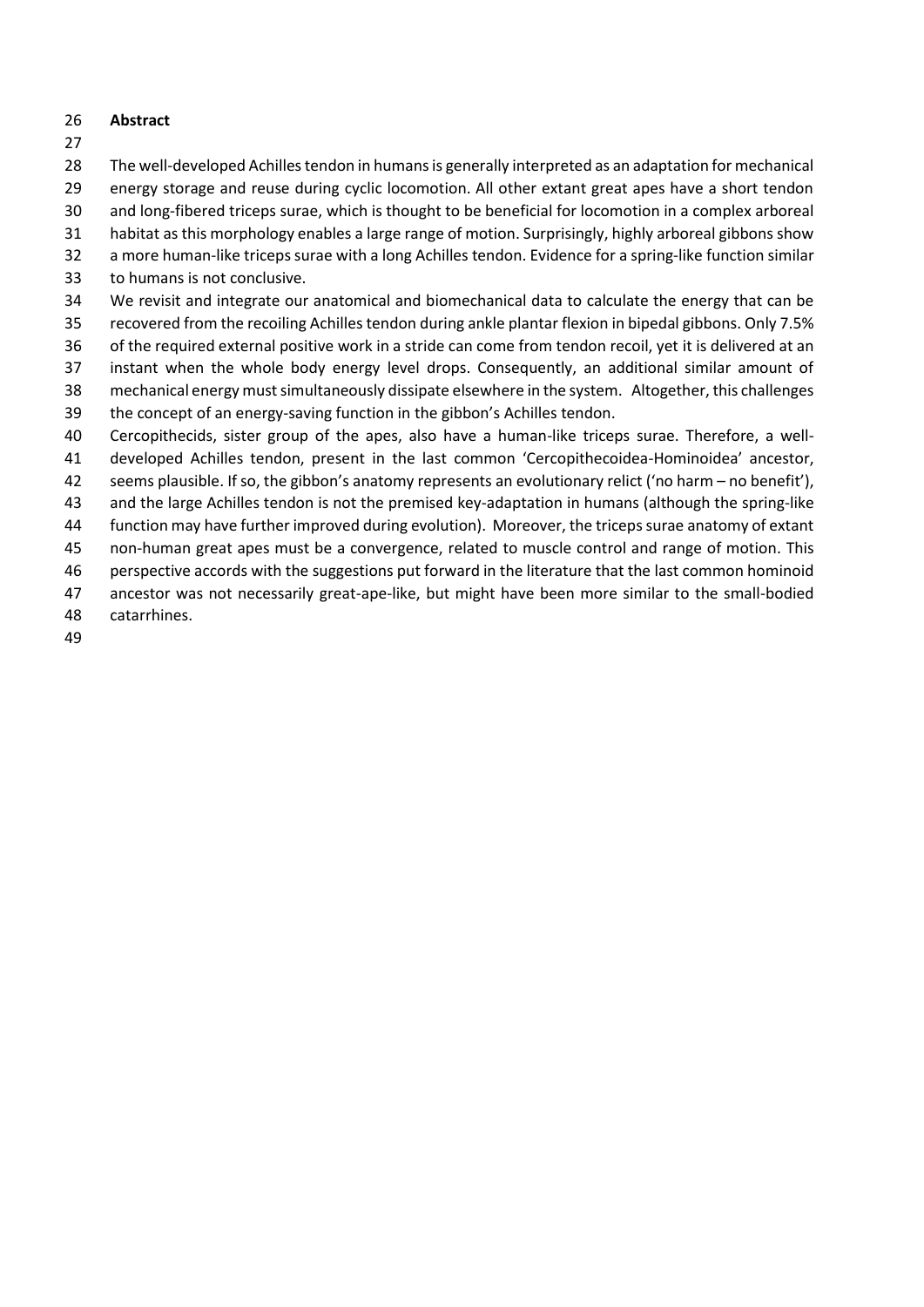## *State of the art*

 $\overline{\phantom{a}}$ 

52 When looking at the gross morphology of the triceps surae in the extant great apes<sup>1</sup>, the difference between humans and the other species is conspicuous (Fig1). In humans, the bellies of the gastrocnemius muscle are short-fibered and pennate, and insert together with the soleus via a well- developed Achilles tendon onto the calcaneus (e.g. Frey, 1913; Swindler and Wood, 1973; Standring, 2016). In contrast, in non-human great apes, an Achilles tendon is externally barely visible and the bellies of the gastrocnemius muscle are extended with a more parallel orientation of the long muscle fibres (e.g. Frey, 1913; Hanna and Schmitt, 2011; Swindler and Wood, 1973; Thorpe et al, 1999; Vereecke et al., 2005a; Myatt et al, 2011). These contrasting morphologies correlate with differences in locomotor repertoire: while orangutans, gorillas, chimpanzees and bonobos share a wide range of, often arboreal, locomotor behaviours such as orthograde (i.e. upright trunk) suspension and clambering, quadrupedalism, vertical climbing and hand-assisted bipedalism (see Thorpe and Crompton, 2006 and Hunt, 2016 for reviews), modern humans are primarily terrestrial habitual bipeds.

 The well-developed human's Achilles tendon is considered to be an adaptation for energy-efficient cyclic locomotion and is assumed to have originated at some point after 3 million years (Myr) ago in the genus *Homo* (Bramble and Lieberman, 2004). The tendon is stretched and loaded with strain energy during initial dorsiflexion (decreasing ankle angle) of the stance phase and recoils during the plantar flexion (increasing ankle angle) later in stance to power the foot push-off. As such, the Achilles tendon is a component of the spring element in the SLIP-mechanism (Spring Loaded Inverted Pendulum; Full and Koditschek, 1999; Geyer et al., 2006) that is optimally functioning during running: the kinetic and potential energy that must be extracted from the system at the whole body level early in stance (the so-called negative external work) is converted - at least partly - to strain energy in the spring element and this is recycled to power part of the subsequent push off (e.g. Alexander, 2003; 74 Bertram, 2016). In humans, at a running speed of 4.5 ms<sup>-1</sup>, 35% of the required external positive work per stride can thus be recovered from the recoil of the Achilles tendon (e.g. Alexander, 1991, 2003).

 The morphology of the non-human great apes, on the other hand, is generally considered to represent the ancestral state (Bramble and Lieberman, 2004), being beneficial when moving about in an arboreal environment. Movement patterns are less cyclic and less uniform and the long-fibered muscles facilitate muscular control over a large range of motion, which is essential to deal efficiently with the 80 high 3-dimensional complexity of the habitat and to respond to the compliance of the substrate (Myatt et al., 2011; Preuschoft et al., 1992; Thorpe et al., 1999).

 Remarkably, given their phylogenetic position and their largely arboreal lifestyle, the gibbon's triceps surae has a more human-like appearance (Fig1). There is a long and well-developed Achilles tendon, 84 firmly attaching onto the heel bone, and the muscle bellies of the gastrocnemius are short-fibered and pennate (Frey, 1913; Vereecke et al., 2005a). Questioning the adaptive meaning of this morphology in the primarily brachiating lesser apes seems essential to understand the evolution of locomotor diversity in the apes.

- Because of the high resemblance between the gibbon and human Achilles tendon, it is tempting to
- search for an explanation for gibbons that follows a similar line of thought to that assumed for the
- human Achilles tendon. When on the ground to cross gaps between trees that are too large to cross
- arboreally, or when moving on large tree branches, gibbons most often use a bipedal gait (Vereecke
- et al., 2006a; Baldwin and Teleki, 1976; Fleagle, 1976; Gittins, 1983; Sati and Alfred, 2002). Despite

 Here, orangutans, gorillas, chimpanzees, bonobos *and* humans are considered the extant great apes (i.e. extant Hominidae).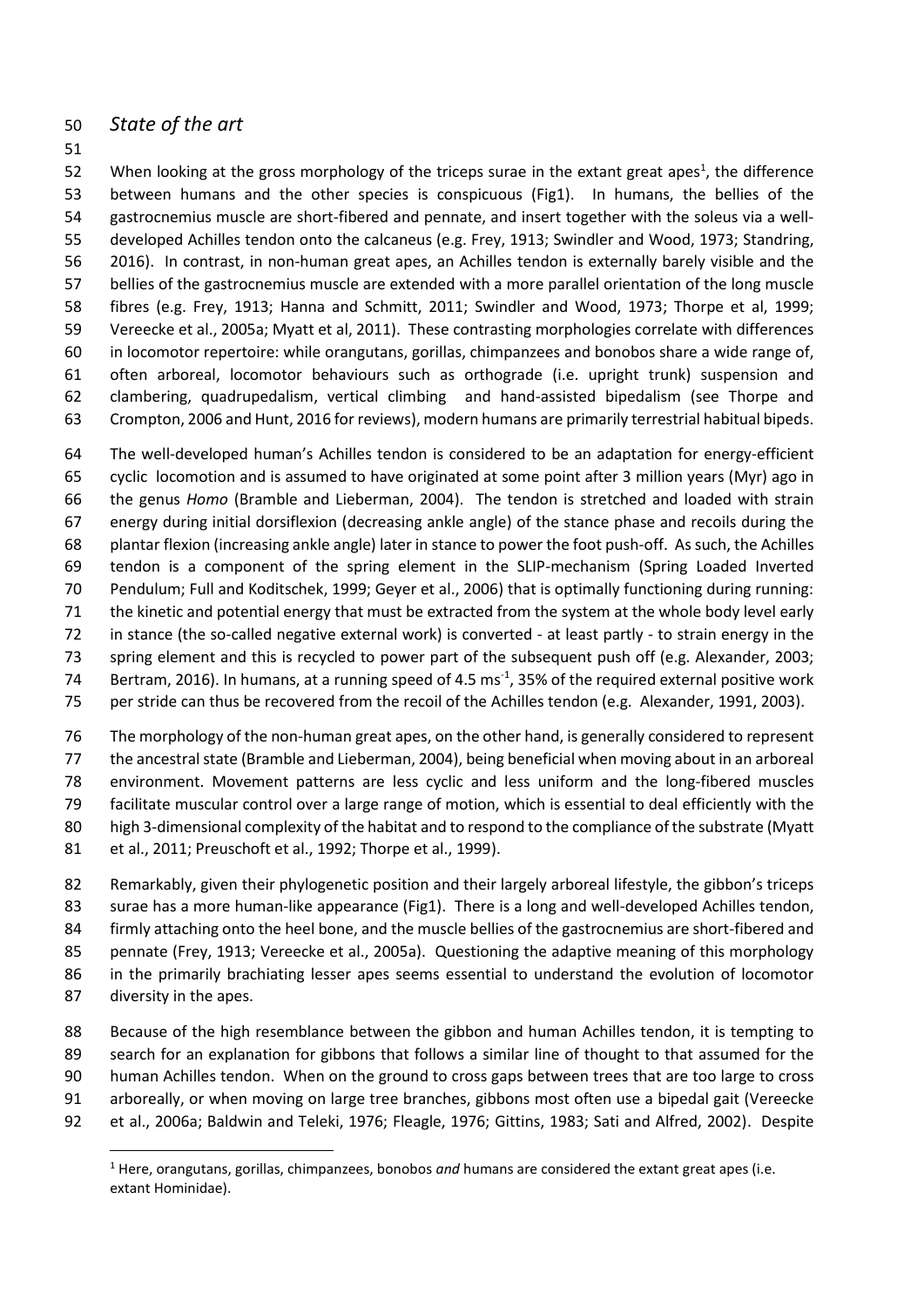the presence of a double support phase (i.e. both feet on the ground simultaneously; there is no aerial 94 phase in the bipedal cycle), this gait must be classified as 'grounded running' (cf. Vereecke et al., 2006b,c) as is also found for terrestrial locomotion in birds (e.g. Andrada et al., 2013, 2015): at the whole body level, kinetic and potential energy fluctuations accord to the dynamics of running (i.e. in- phase decrease and subsequent increase of kinetic and potential energy in each single step; Vereecke et al., 2006b, Vereecke & Aerts, 2008). As such, the SLIP-mechanism might be functional. Moreover, the safety factor of the Achilles tendon (i.e. tendon strength over tendon loading) appears, together with that of the patella tendon, to be the lowest of all the hind limb muscles in the gibbon (Vereecke et al., 2005a; Channon et al., 2009; Vereecke and Channon, 2013). A low (but safe) safety factor is required for functionally significant energy storage and recoil. Furthermore, the ratio of the tendon length over the effective muscle fascicle length (i.e. accounting for pennation angle) is rather high for the triceps surae (Vereecke et al., 2005a; Channon et al., 2009; Vereecke & Channon, 2013). Such muscle-tendon morphology can be expected if the tendon needs to do the work. One may also look at this from a slightly different perspective. Channon et al. (2009) presented the relationship between the physiological cross-sectional area (PCSA; measure for potential maximal load) of the limb muscles and their fascicle length (measure for the potential shortening), thus representing a sort of concentric work space, as it expresses the potential maximal load against potential shortening. Muscle-tendon- complexes that are part of the spring-element of the SLIP-mechanism should combine a high PCSA or force output with short fibres, enabling the tendon to do most of the concentric work. Surprisingly, all plantar flexors occupy a rather 'unspecialized' region in the concentric work space where small PCSA and short fibres are combined (see Channon et al., 2009). In this respect, gibbons appear to be no different from the non-human great apes.

 $\overline{\phantom{a}}$ 

## *The role of the tendon revisited*

 The evidence provided above for the gibbon's Achilles tendon working as energy-saving device during 'grounded' running is indirect. Moreover, its identification as 'unspecialized' in the muscle-tendon workspace could be interpreted as a counter-indication for this role and former analyses (Vereecke et al., 2006b; Vereecke and Aerts, 2008) were also unable to categorically demonstrate an energy-saving 121 role during grounded running. Here we take a novel approach to resolve this debate. The amount of strain energy that is stored *in vivo* in the tendon of the white-handed gibbon (*Hylobates lar)* during walking steps at the onset of plantar flexion, and that can thus potentially be recovered via recoil, is calculated and compared with the mechanical work input needed at the whole body level (the so- called positive external work) to complete a walking cycle (i.e. stride = left + right step). In order to do so, the kinematic, dynamic, material property and anatomical data collected by Vereecke et al. (2005a,b, 2006a,b,c), Vereecke and Aerts (2008), Channon et al. (2009, 2010b) and Vereecke and Channon (2013) will be combined in a new synthesis. (A short synopsis of the Materials and Methods of these papers is included as supplementary material).

 When the Centre Of Pressure [COP; instantaneous position of the point of application of the resultant Ground Reaction Force (GRF) at the plantar surface of the foot] is known throughout the ground contact phase, the moment of the GRF with respect to the ankle joint can be determined quite accurately as a function of stance time by multiplying at any instant the GRF with the perpendicular 134 distance from the joint centre to the GRF (Fig2A)<sup>2</sup>. This moment (dashed curve) is presented together

with the ankle joint kinematics (thin curve) as a function of normalized stance time in Fig2B. For the

<sup>&</sup>lt;sup>2</sup> Inertial effects can safely be neglected in this account, given the small mass (1.2% of total body mass) and the low accelerations of the slender foot segments (cf. Vereecke et al., 2006b; Vereecke and Aerts, 2008).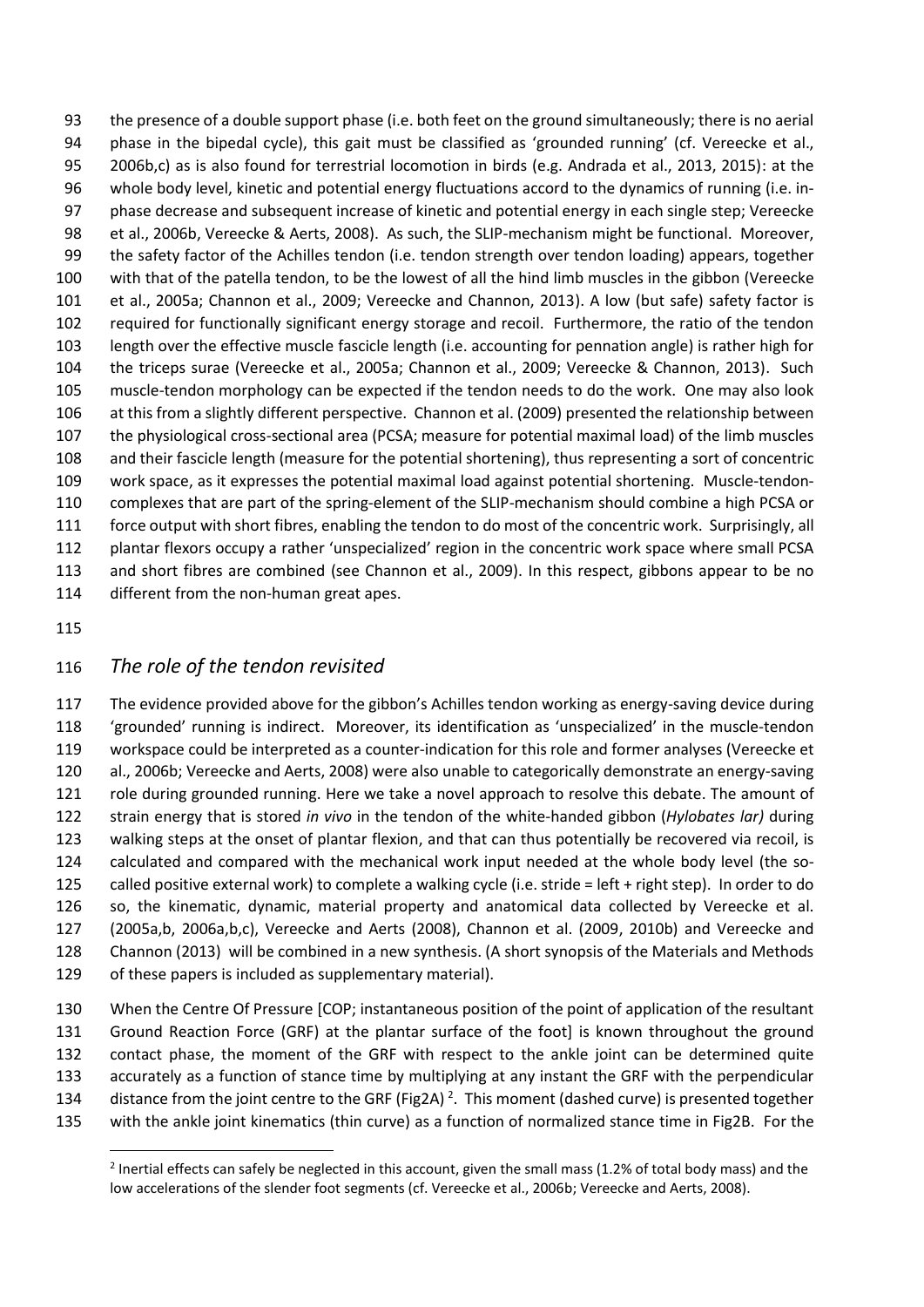136 larger part of stance (about 79%), the ankle joint dorsiflexes and only during the last 21% of stance,

137 does it plantar flex again, to power the foot push-off. At the onset of plantar flexion, the (minimal) 138 ankle joint angle reaches 103° and the *in vivo* moment of the GRF that tends to dorsiflex the joint

139 equals 2.60 Nm (see Fig2B).

140 At any instant in the stride, the moment of the GRF with respect to the ankle must be balanced by the 141 muscle-tendon-systems that cross the joint. It is therefore possible to estimate the *in vivo* tensile force 142 acting along the Achilles tendon at the onset of ankle plantar flexion, provided that the moment arm 143 of the Achilles tendon (i.e. perpendicular distance from the joint centre to the tendon; Fig2A) at the 144 coinciding joint angle (103°) is known  $3,4$ . Muscle moment arms were accurately determined by 145 Channon et al. (2010b). For an ankle joint of 103°, the moment arm of the Achilles tendon in *Hylobates*  146 *lar* recalculates to 1.48 cm. Consequently, the *in vivo* tensile force along the tendon at the onset of

147 ankle plantar flexion equals 175.67 N [i.e. 2.60 Nm/(1.48 cm  $10^{-2}$ )].

 Cyclic tensile load-deformation tests on the Achilles tendon were carried out by Vereecke and Channon (2013). The tendon's behaviour conforms to that of the text book examples (e.g. Alexander, 2003): apart from a toe-region at low loads, the load-deformation relationship is rather linear at higher loading; at recoil, a hysteresis of on average 13.5% (mean + SD = 3.4%; n=14) is observed (i.e. difference between loading and unloading energy). The slope of the linear loading part gives the stiffness, which 153 is on average 99.6 Nmm<sup>-1</sup> (mean  $\pm$  SD = 42.7 Nmm-1; n=14). Since the tensile force divided by the stiffness equals the extension of the tendon, the *in vivo* stretch of the Achilles tendon at the onset of 155 the ankle plantar flexion amounts to 1.76 mm (i.e. 175.67 N/99.6 Nmm<sup>-1</sup>).

 Finally, the amount of strain energy that is stored in the Achilles tendon at the onset of ankle plantar flexion (and which is available to power the plantar flexion) is represented by the area under the load- deformation curve. Because of the largely linear behaviour when loaded, this area is given by (175.67 159 N x 1.76 mm  $10^{-3}$ )/2 which equals 0.15 J.

160 At the whole-body level, the positive work needed to complete a stride amounts on average to 3.56 J 161 (Vereecke et al., 2006b)<sup>5</sup>. Taking the 13.5% hysteresis into account, 0.26 J [i.e. (0.15 J left + 0.15 J right) 162 x (1-0.135)] of this can theoretically be recovered from the recoiling left and right Achilles tendons 163 during the push-off of the feet. This amounts to merely 7.5% of the required external positive work

164 per stride. This amount can directly be compared with the 35% mentioned above for humans (but see 165 also  $6$ ). More importantly, however, plantar flexion seems to come at the wrong instant. To be

 $\overline{a}$  $3$  In this approach is assumed that the balancing activity is taken entirely by the triceps surae, hence solely acting along the Achilles tendon. As such, the estimate for the tensile force along the tendon at the onset of ankle plantar flexion represents a maximal estimate, as co-contraction of the digital flexors would result in a reduction of the Achilles tendon stress.

<sup>&</sup>lt;sup>4</sup> It should be noted that co-contraction of the dorsiflexors (which could lead to higher tensile stress in the Achilles tendon) at that instant in stance is highly unlikely.

<sup>5</sup> This must be considered as a minimuml estimated for the required positive work input, as this concerns the external work only (i.e. whole body level; movements of the Body Centre Of Mass or BCOM). Swinging the limbs with respect to the BCOM can represent a considerable extra cost (see for instance Marsh et al., 2004).  $^6$  Similar approaches on human running (4.5 ms<sup>-1</sup>) show 35% of the external positive work (mechanical energy) comes from elastic recoil of the Achilles tendon during the second half of the ground contact phase in each cycle; i.e. energy stored during the first half of stance (Ker et al., 1987, Alexander, 1991, 2003). This is probably even a conservative estimate. Lai et al. (2014) show that at comparable running speeds, energy recovery from the triceps surae tendon can amount to more than 50J per step (which is about 140% of what was determined from the former ex-vivo experiments; see Lai et al., 2014 and references therein). Clearly, the eccentricconcentric work of the triceps surae during running steps will still require metabolic energy, even when the entire strain cycle of the muscle tendon unit (MTU) is taken by the tendon. Cross-bridge cycling is needed to prevent extension of the muscle belly and enable loading of the tendon (e.g. Fletcher and MacIntosh, 2015).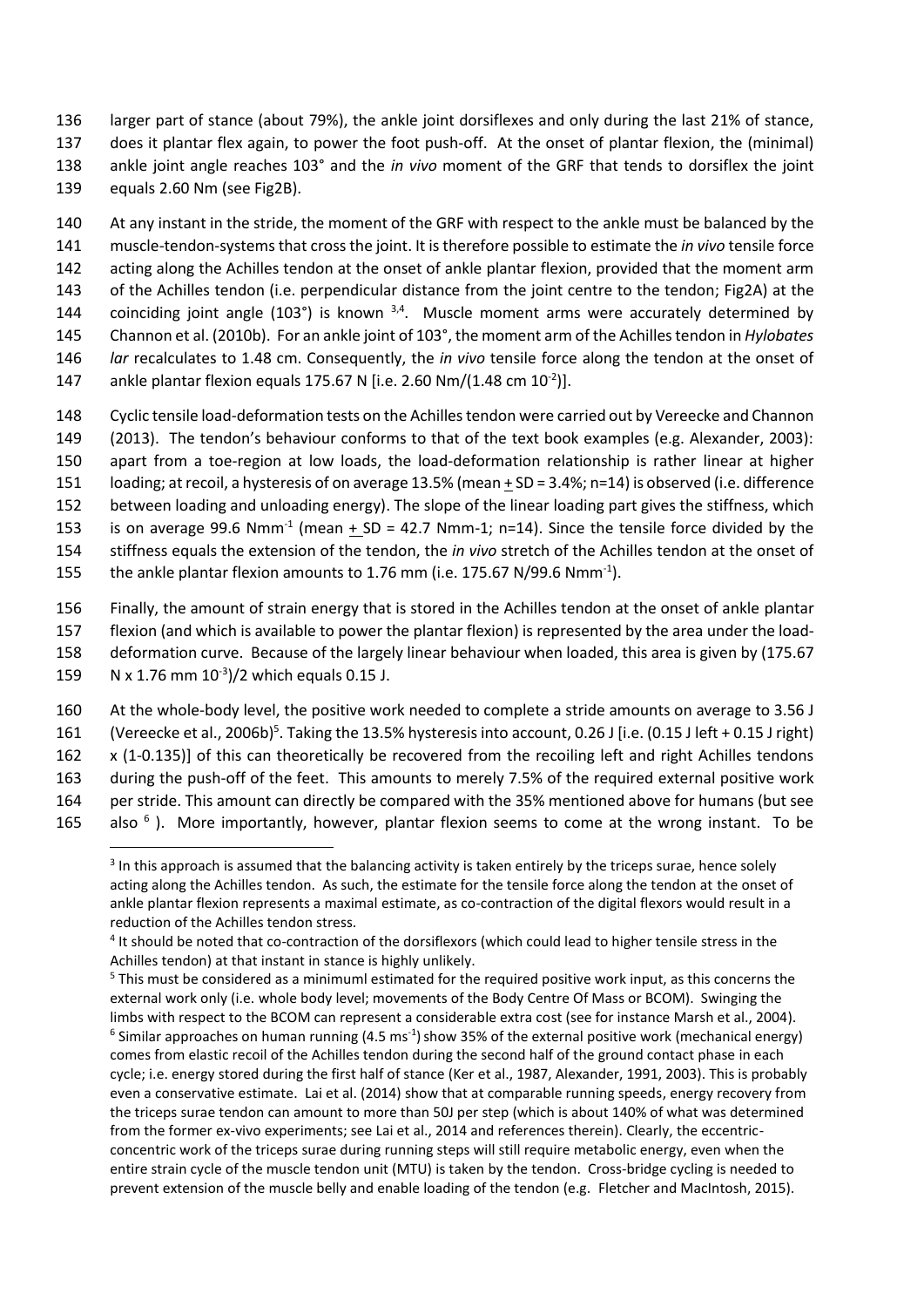effective, tendon recoil should happen when the mechanical whole body energy level increases (i.e. mechanical energy is added to the system). However, most often (step-to-step variability is observed) plantar flexion just occurs when, at the whole body level, mechanical energy must be extracted from the system (i.e. negative work must be performed; Fig2B). Consequently, Achilles tendon recoil in plantar flexion during ground contact (which means that mechanical energy is added to the system) could eventually come at the extra cost for energy dissipation by eccentric muscle contraction. Moreover, the foot is only partially plantar flexed at the end of stance when the joint torque is zero again (Fig2B). This means that either the recoil energy is dissipated by extending the triceps surae muscle belly during that final stance phase or, because of the biarticular arrangement of the gastrocnemius, that energy is transferred to the knee to assist further active knee flexion observed 176 final in stance (see Vereecke et al., 2006b)<sup>7</sup>.

177 If not for energy storage and recoil during grounded running locomotion, what could the explanation of the well-developed Achilles tendon in gibbons be? Clearly, other, even rare behaviours may entail selective pressure and morphological adaptation. Gibbons also engage, for instance, in bipedal and tripedal gallops and a sort of half bound (crutching gallop) (cf. Vereecke et al., 2006a), and show excellent leaping performance. The potential use of tendon recoil for energy recovery (while galloping) or power amplification (for leaping) cannot be excluded, but biomechanical results presented by

Channon et al. (2010a, 2011a,b) do not support this for leaping.

 Here, we propose an alternative perspective. Available information from the literature and our own observations suggest that the Achilles tendon is also well-developed and firmly attaching to the heel bone in extant Cercopithecoidea (e.g. Frey, 1913; Swindler and Wood, 1973; own dissections on *Theropithecus gelada* (gelada baboon)*, Papio anubis* (olive baboon)*, Macaca maura* (Moor macaque)*, Macaca mulatta* (rhesus monkey), *Semnopithecus entellus* (Hanuman langur), *Colobus guereza kikuyensis* (mantled guerza)*, Colobus* spec.*, Trachypithecus francoisi* (François' leaf monkey); see supplementary material and Fig1). It seems therefore conceivable that this morphological character was also present in the basal ancestor of this superfamily, hence also in the basal representative of the sister taxon, the Hominoidea (Fig1). Is it plausible that the Achilles tendon is retained as a relict in the branch leading to the Hylobatidae (Fig1)? 

 If selection acted predominantly on the principal locomotor mode in gibbons, i.e. on brachiation (e.g. Bertram 2004; Bertram & Chang, 2001; Bertram et al., 1999; Chang et al., 1997, 2000; Fleagle, 1976; Michilsens et al., 2011, 2012; Preuschoft & Demes, 1984; Usherwood & Bertram, 2003; Usherwood et al., 2003), adaptations can be expected primarily at the level of the forelimbs. During brachiation, hindlimb movements are potentially useful to modulate whole body rotational inertia and to avoid hitting lower lying branches, a role which, most likely, did not imply important adaptive modifications 201 of the lower hind limb muscles. As such, it can be hypothesized that the triceps surae, with its long tendon, was not under selective pressure (no harm, no benefit) and could keep its ancestral appearance during hylobatid evolution.

 $\overline{\phantom{a}}$ 

For this purpose, short-fibred (pennate) bellies are the best option: these can deliver the required force at a minimal metabolic cost. At the MTU-level, in humans, up to 75% of the positive work output comes from the tendon (e.g. Hof et al., 2002; Lai et al., 2014). Given an efficiency of 0.2 – 0.25 for concentric work in muscle (Woledge et al., 1985), similar MTU stress-strain cycles for 'long-fibred – short tendon' triceps surae muscle would become very expensive.

<sup>&</sup>lt;sup>7</sup> It should be noted that this conclusion refers to the role of the Achilles tendon during plantar flexion of the foot only. It may well be that other muscle-tendon systems (for instance the digital flexors or the knee extensors) do act as functional energy-saving mechanisms.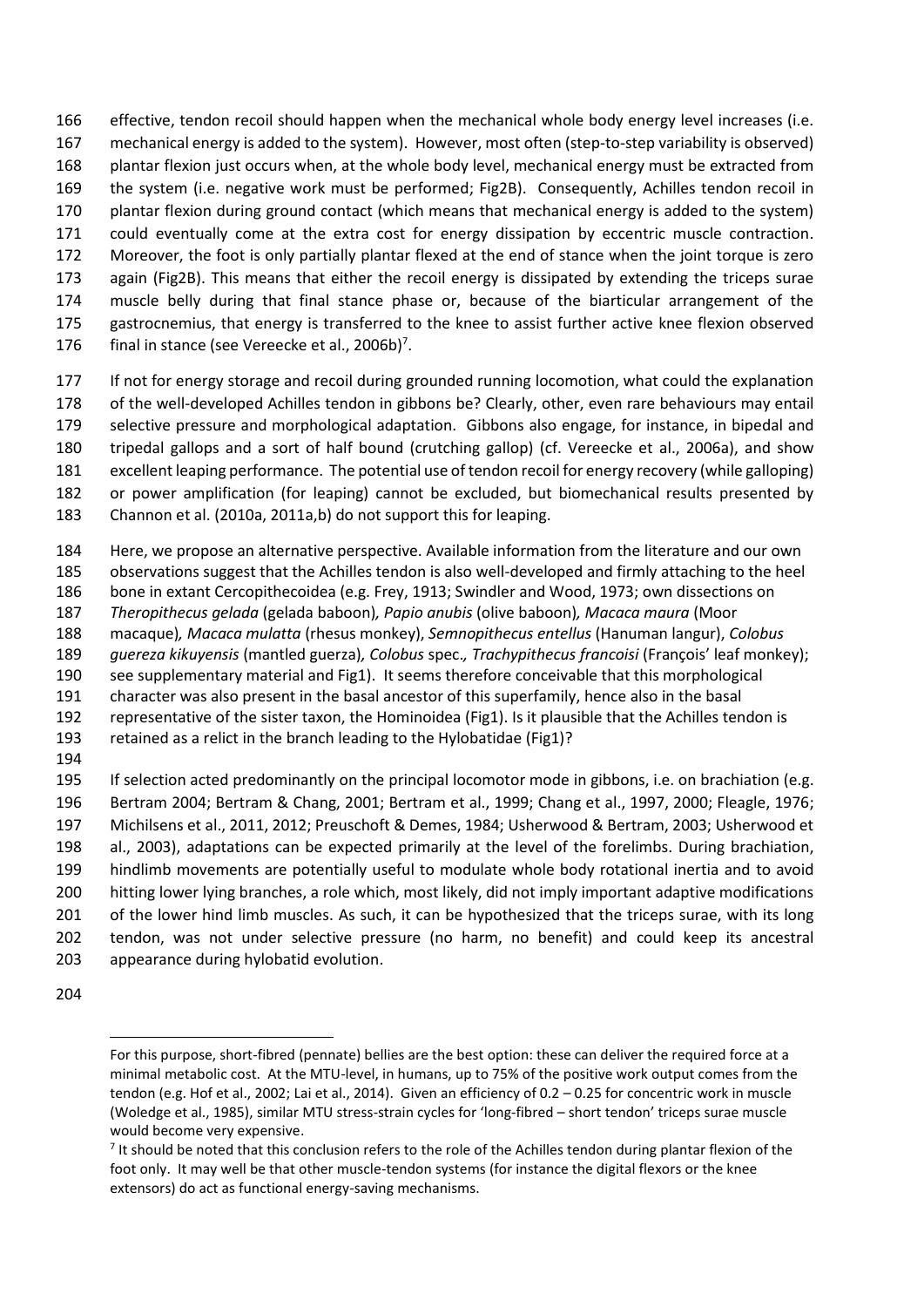## 205 *Consequence for the evolution of the great apes*

 $\overline{\phantom{a}}$ 

 If the above hypothesis is supported, then the short-fibred gastrocnemius muscle with a long Achilles tendon should also be ancestral for the Hominidae. Given that this represents also the extant human morphology, it seems most parsimonious that this ancestral morphology was retained rather than re- acquired in the evolutionary lineage leading to the habitually bipedal, terrestrial modern humans. This lends weight to Thorpe et al.'s (2007) conclusion that human bipedalism is less an innovation than an exploitation of a locomotor behaviour retained from the common great ape ancestor. To be effective, the recoiling Achilles tendon should work against a stiff lever as it is functionally present during the push-off phase in the modern human foot. Considerable evidence exists that early hominins had more mobile feet and, therefore, probably a less complete toe-off function compared to modern humans (e.g. Lieberman, 2012). Thus, although the performance of the Achilles tendon as energy-saving device 216 might well have been further improved during human evolution<sup>8</sup>, considering the emergence of the human Achilles tendon as a key adaptation for economical cyclic bipedal locomotion is probably no longer appropriate. This also implies that the 'long-fibered – short tendon' appearance of the triceps surae in the

- 220 orangutan, the gorilla, the chimpanzee and the bonobo does not represent the retained ancestral state 221 as it is generally considered (cf. above). Rather, it might represent further convergent evolution from 222 an above-branch quadrupedal ancestor (cf. Almécija et al, 2009; Alba et al., 2015) with short-fibred 223 gastrocnemius muscles and a long Achilles tendon, towards the long-fibered muscles facilitating the 224 muscular control and large range of motion that is beneficial for the arboreal lifestyles of each of the
- 225 large-bodied extant non-human Hominidae (see for instance Myatt et al., 2011; Preuschoft et al., 1992;
- 226 Thorpe et al., 1999)<sup>9</sup>. In this context, it is remarkable that lorisines also have a short Achilles tendon

<sup>8</sup> Given that modern humans gain up to 35% of the positive BCOM work required for running from tendon recoil (e.g. Alexander, 2003; about 5x more than what can potentially be recovered in gibbons), it is tempting to speculate on what has changed during human evolution to improve the percentage contribution of elastic recoil. This percentage increase may be due to (relatively) lower positive BCOM work requirements, (relatively) higher energy storage in the tendon, or both. The positive work requirements over a complete cycle (L+R) for human running at preferred speed are 3.4 J/kg (body mass; Fiers et al., 2013; Willems et al., 1995), much higher than the 0.6 J/kg here calculated for the gibbon (3.6 J/cycle for 6.3 kg animal; cf. Supplementary Material). Consequently, elevated energy storage must be in play. Human Achilles tendon stiffness is rather variable (for instance depending age or training level), but an average and physiologically relevant value of 180 Nmm-1 is reported in literature (e.g. Lichtwark & Wilson, 2005, 2006; Uchida et al., 2016), nearly doubling the stiffness of the gibbon's tendon. Stiffer tendons imply less elastic energy storage for a given tendon loading. Thus, tendon force at the onset of plantar flexion (enabling recoil) has to be considerably higher in humans. The ankle extension torque is maximal and equals 2.5 Nm/kg (Fiers et al., 2013; preferred running speed) when plantar flexion starts (about at midstance; notice that this value increases further with running speeds). Taking account for the according Achilles tendon moment arm of about 5 cm (e.g. Leardini & O'Connors, 2012; Maganaris et al., 2000; relative to the lower leg length about twice that of the gibbon), maximal tendon loading equals 50 N/kg , actually not that much higher than what can be calculated for the gibbon (29 N/kg = 2.6 Nm/6.3kg/0.0148m). In other words, size (body mass) as such (obviously coupled to the specific locomotor dynamics) seems to be an important determinant for the higher elastic energy storage. Using the above mentioned data for human preferred running (and accounting for an hysteresis of 10%; e.g. Fletcher & MacIntosh, 2015; Uchida et al., 2016) the relative energy storage over a cycle recalculates to 0.7J/kg which is about 17x more than in the gibbon (0.041J/kg = 0.26J/6.3kg) and accounts (at this relatively slow running speed) for 21% of the positive BCOM work.

<sup>9</sup> It should be noted that this alternative scenario does not necessarily imply a larger number of character-state changes (i.e. being less parsimonious) than the classical scenario in which the 'short-fibered - long tendon' triceps surae evolved independently from a 'long-fibred – short tendon' ancestral state in both the gibbons and humans. If it is agreed that the common ancestor of the cercopithecoids and hominoids shared the 'longtendon' character state (cf. main text and see supplementary material), this feature must first have been lost,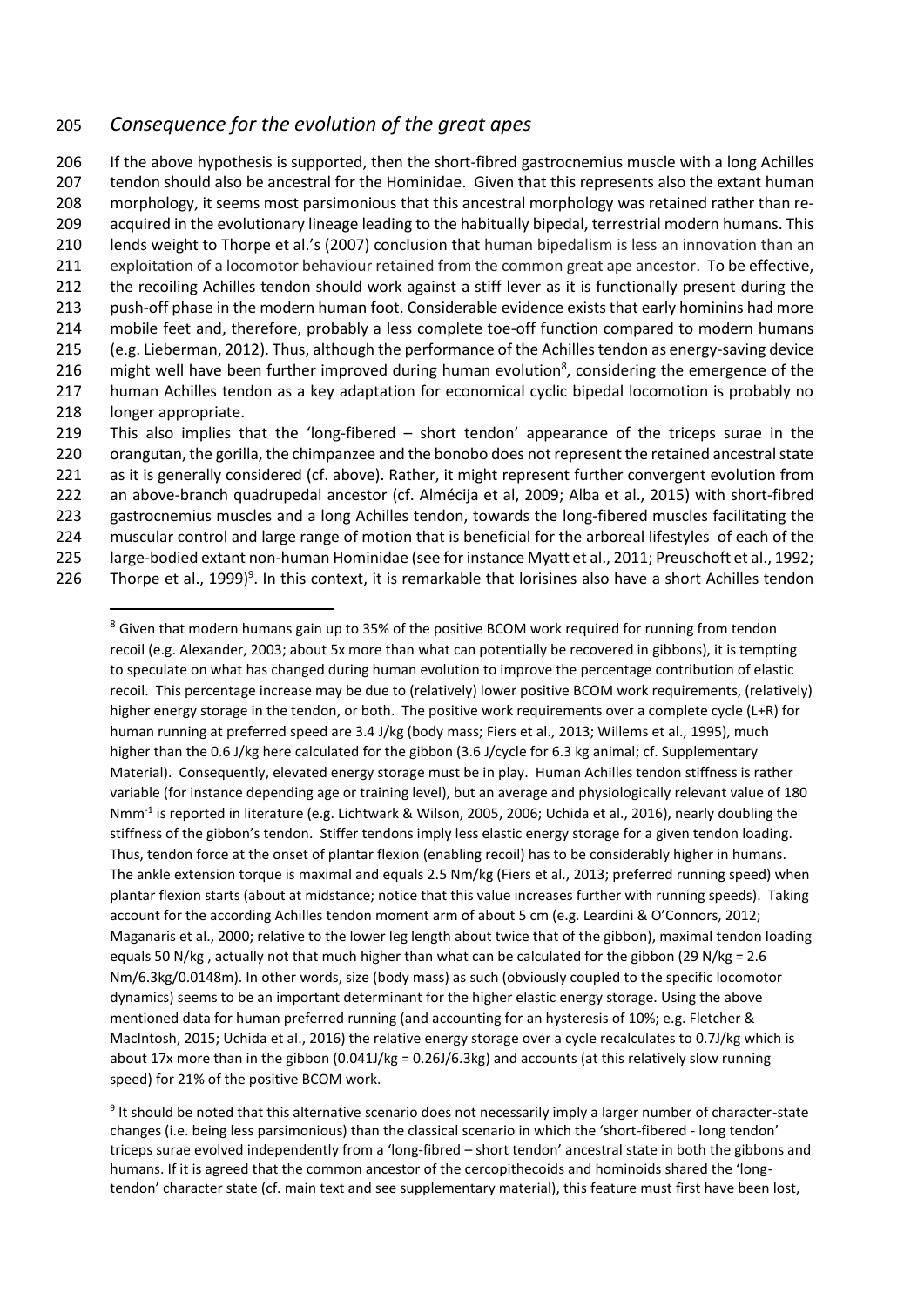comparable to great apes (Hanna & Schmitt, 2011) which is interpreted as a convergent feature (next 228 to others) related to selection for slow, cautious arboreal clambering (see for instance Cartmill and Milton, 1977). This view conforms to the suggestion by Alba et al. (2015) that the last common hominoid ancestor was not necessarily great-ape-like and that small-bodied catarrhines could have played a remarkable role in ape evolution. It also accords with the suggestions by Almécija et al.(2009) (based on their analysis of hominoid forelimbs) that above-branch quadrupedalism inherited from stem hominoids constituted a significant component of the locomotor repertories of different hominoid lineages at least until the late Miocene. And finally, it also supports the suggestion by Lovejoy et al.(2009a,b) that the last common ancestor of the African apes likely had feet that functioned like those of living monkeys rather than like those of apes. Based on the present revision, it seems plausible to include the evolution of the Achilles tendon in their functional perspective, and to extend this to all extant great apes.

#### 

#### **Ethics Statement**

242 This paper revises and integrates previously published data. We refer to the source publications (cf. references). No additional experiments were carried out.

#### **Data Accessibility**

246 This paper revises and integrates previously published data. We refer to the source publications (cf. references). No additional data were collected for the purpose of this specific contribution. On

248 request, more information can be provided by the authors (contact dr[. evie.vereecke@kuleuven.be](mailto:evie.vereecke@kuleuven.be)).

#### **Funding**

There is no specific funding for this contribution.

## **Author Contribution**

 PA provided the new perspective, revisited and integrated the original data, participated in some of the original data collection, participated in the final discussion and drafted the manuscript; KD participated in the collection of the original data and participated in the final discussion on the manuscript; ST brought in the evolutionary insights and participated in the final discussion on the manuscript; GB provided the anatomical data on *Macaca*, *Papio* and *Colobus* and participated in the final discussion on the manuscript; EV carried out and/or supervised all the studies providing the original data and participated in the final discussion on the manuscript. All authors gave final approval 261 for publication. 

#### **Competing Interests**

We have no competing interests.

## **Acknowledgements**

 $\overline{\phantom{a}}$ 

 We would like to thank the staff of the Animal Park Planckendael for access and support in studying the gibbons. We also want to acknowledge Timo Van Leeuwen for the art work in this manuscript. Part of the original studies were funded by the Research Foundation Flanders, and part of the dissections of cercopithecoids were funded by the International Research Network (IRN, CNRS) *Bipedal Equilibrium*. R. Lacoste (CNRS Primatology Station, Rousset, France). Dr. M. Herbin (National Museum of Natural History, Paris, France), Dr. François Druelle (University of Antwerp) and dr. Mélanie Berthet

in order to re-appear then in the stem hylobatids (as all seem to have a well-developed tendon) and in humans independently. This implies an identical number of character-state changes as for the premised convergent appearance of the 'long-fibred – short tendon' state of the triceps surae in the non-human great apes.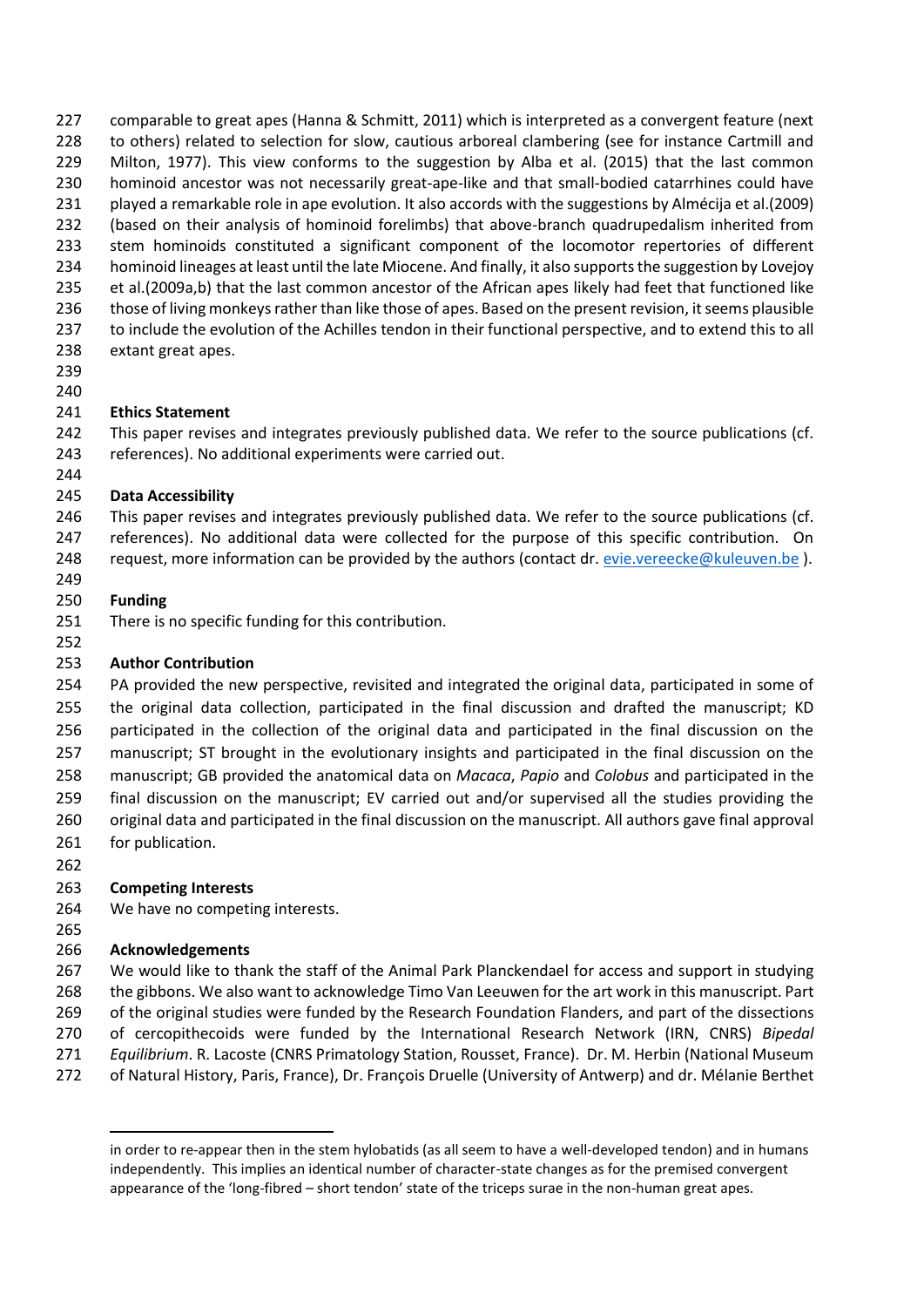- (zoo of Besançon, FR) were very helpful in collecting additional cadaver material of cercopithecoids and in assisting with the dissections.
- 
- **References**
- 

Alba, D., S. Almécija, D. DeMiguel, J. Fortuny, M. Pérez de los Ríos, M. Pina, J. Robles, S. Moyà-Solà

- (2015) Miocene small-bodied ape from Eurasia sheds light on hominoid evolution. Science. 350: DOI: 10.1126/science.aab2625.
- Almécija, S.,D Alba & S. S. Moyà-Solà (2009) Pierolapithecus and the functional morphology of
- Miocene ape hand phalanges: paleobiological and evolutionary implications. Journal of Human
- Evolution 57: 284–97.
- Alexander, R.McN (1991) Energy-saving mechanisms in walking and running. Journal of Experimental Biology. 160: 55-69.
- Alexander, R.McN. (2003) Principles of animal locomotion. Princeton University Press.
- Andrada, E., C. Rode & R. Blickhan (2013) Grounded running in quails: Simulations indicate benefits
- of observed fixed aperture angle between legs before touch-down. Journal of Theoretical Biology.
- 335: 97–107.
- Andrada, E., D. Haase, Y. Sutedja, J. Nyakatura, B. Kilbourne, J. Denzler, M. Fischer & R. Blickhan
- (2015) Mixed gaits in small avian terrestrial locomotion. Scientific Reports. 5, 13636; doi: 10.1038/srep13636.
- Baldwin, L. & G. Teleki (1976) Patterns of gibbon behavior on Hall's island, Bermuda. In: Gibbon and Siamang, Vol. 4, (ed. D. Rumbauch). pp. 21-105. Karger, Basel,
- Bertram, J. (2004) New Perspectives on Brachiation Mechanics. Yearbook of Physical Anthropology 47:100–117.
- Bertram, J. & Y-H. Chang (2001) Mechanical energy oscillations of two brachiation gaits:
- measurement and simulation. American Journal of Physical Anthropology. 115: 319–326.
- Bertram, J., A. Ruina, C. Cannon, Y-H, Chang & M. Colema n (1999). A point-mass model of gibbon locomotion. Journal of Experimental Biology. 202: 2609–2617.
- Bertram, J. (2016) Understanding mammalian locomotion. Concepts and applications. John Wiley & Sons.
- Bramble D. & D. Liebermann (2004) Endurance running and the evolution of Homo. Nature. 432: 345-352.
- Cartmill, M. & K. Milton (1977) The lorisform wrist joint and the evolution of "brachiating"
- adaptations in the hominoidea. American Journal of Physical Anthropology. 47: 249-279.
- Chang, Y-H., J. Bertram & A. Ruina (1997) A dynamic force and moment analysis system for brachiation. Journal of Experimental Biology. 200: 3013–3020.
- Chang, Y-H., J. Bertram & D. Lee (2000) External Forces and Torques Generated by the Brachiating White-Handed Gibbon (*Hylobates lar*). American Journal of Physical Anthropology. 113:201–216
- Channon, A., M. Günther, R. Crompton & E. Vereecke (2009) Mechanical constraints on the
- functional morphology of the gibbon hind limb. Journal of Anatomy. 215: 383–400.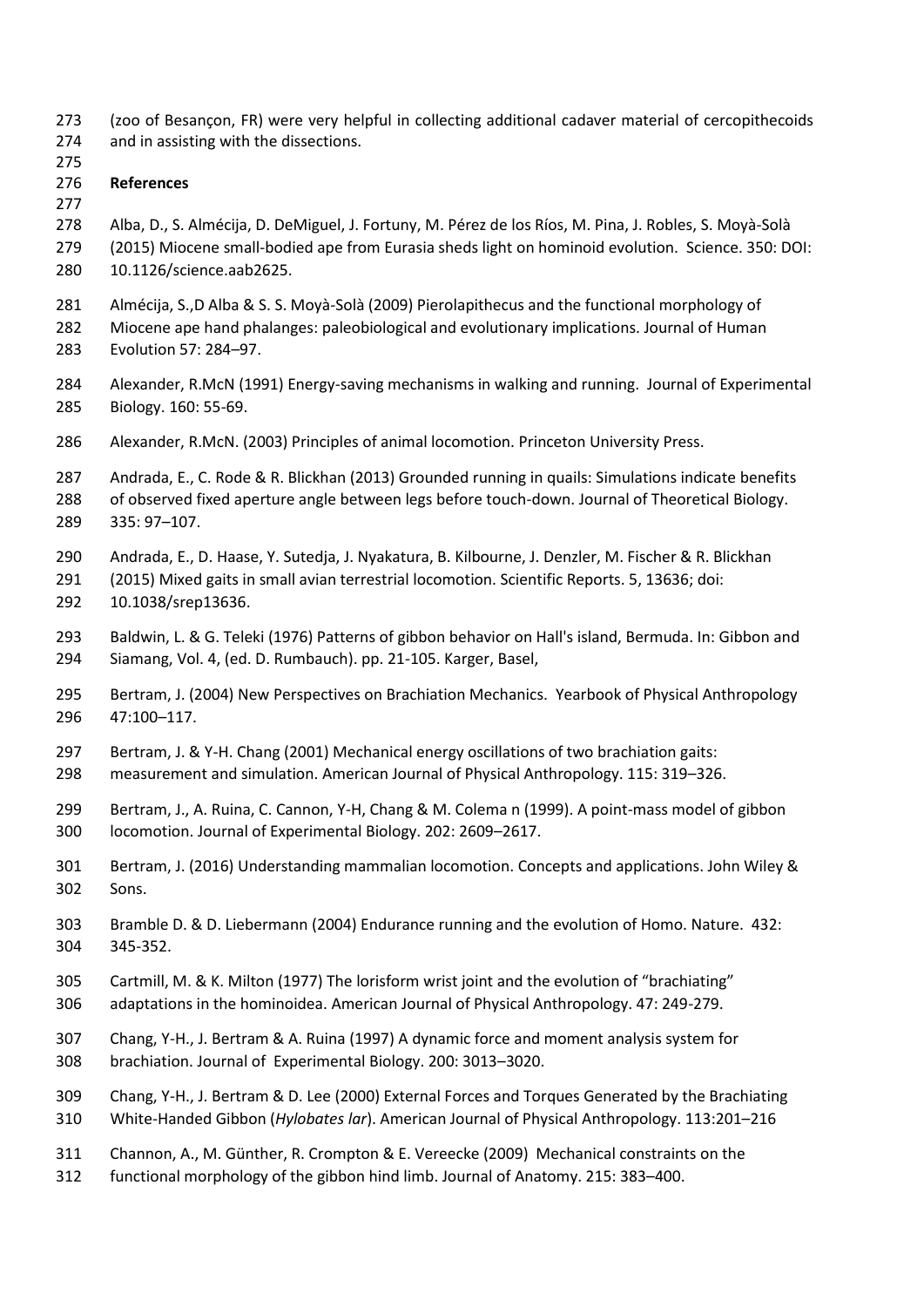- Channon, A., R. Crompton, M. Günther, K. D'Août, E. Vereecke (2010a) The Biomechanics of Leaping in Gibbons. American Journal of Physical Anthropology. 143: 403–416.
- Channon, A., M. Günther, R. Crompton & E. Vereecke (2010b) Muscle moment arms of the gibbon hind limb: implications for hylobatid locomotion. Journal of Anatomy. 216: 446–462.
- Channon A., M. Günther, R. Crompton, K. D'Août, H. Preuschoft & E. Vereecke (2011a) The effect of
- substrate compliance on the biomechanics of gibbon leaps. Journal of Experimental Biology. 214: 687-696.
- Channon, A., J. Usherwood, R. Crompton, M. Günther & E. Vereecke (2011b) The extraordinary athletic performance of leaping gibbons. Biology Letters. doi:10.1098/rsbl.2011.0574.
- Fiers, P., D. De Clercq, V. Segers & P. Aerts (2013) Biomechanics of human bipedal gallop: asymmetry dictates leg function. Jounral of Experimental Biology. 216: 1338-1349.
- Fleagle, J. (1976) Locomotion and posture of the Malayan siamang and implications for hominid
- evolution. Folia Primatologica. 26: 245–269.
- Fletcher J & B. MacIntosh (2015) Achilles tendon strain energy in distance running: consider the
- muscle energy cost. Journal of Applied Physiology. 118: 193-199.
- Frey, H. (1913) Der Musculus Triceps Surae in der Primatenreiche. Morphologische. Jahrbuch,, 47 : 1- 191.
- Full, R. & D. Koditscheck (1999) Templates and anchors: neuromechanical hypotheses of legged locomotion on land. Journal of Experimental Biology. 202: 3325–3332.
- Geyer, H., A. Seyfarth & R. Blickan (2006) Compliant leg behaviour explains basic dynamics of walking and running. Proceedings of the Royal Society (London),B. 273: 2861-2867.
- Gittins, S. (1983) Use of the forest canopy by the agile gibbon. Folia Primatologica. 40: 134–144.
- Hannah, J. a D. Schmitt (2011) Interpreting the Role of Climbing in Primate Locomotor Evolution: Are
- the Biomechanics of Climbing Influenced by Habitual Substrate Use and Anatomy? International
- Journal of Primatology, 32 : 430-444.
- Hof, A., J. Van Zandwijk & M. Bobbert (2002) Mechanics of human triceps surae muscle in walking, running and jumping. Acta Physiologica Scandinavica. 174: 17-30.
- 340 Hunt, K. (2016) Why are there apes? Evidence for the co-evolution of ape and monkey ecomorphology. Journal of Anatomy. 228: 630–685.
- Ker, R., M. Bennett, S. Bibby, R. Kester & R.McN. Alexander (1987) The spring in the arch of the human foot. Nature. 325: 147-149.
- Lai, A., A. Schache, Y, Lin & Marcus G. Pandy (2014) Tendon elastic strain energy in the human ankle plantar-flexors and its role with increased running speed. Journal of Experimental Biology. 217: 3159- 3168.
- Leardini, A. & J. O'Connor (2002) A model for lever-arm length calculation of the flexor and extensor muscles at the ankle. Gait a Posture. 15: 220-229.
- Lichtwark, G. & A. Wilson (2005) In vivo mechanical properties of the human Achilles tendon during
- one-legged hopping. Journal of Experimental Biology: 208: 4715-4725.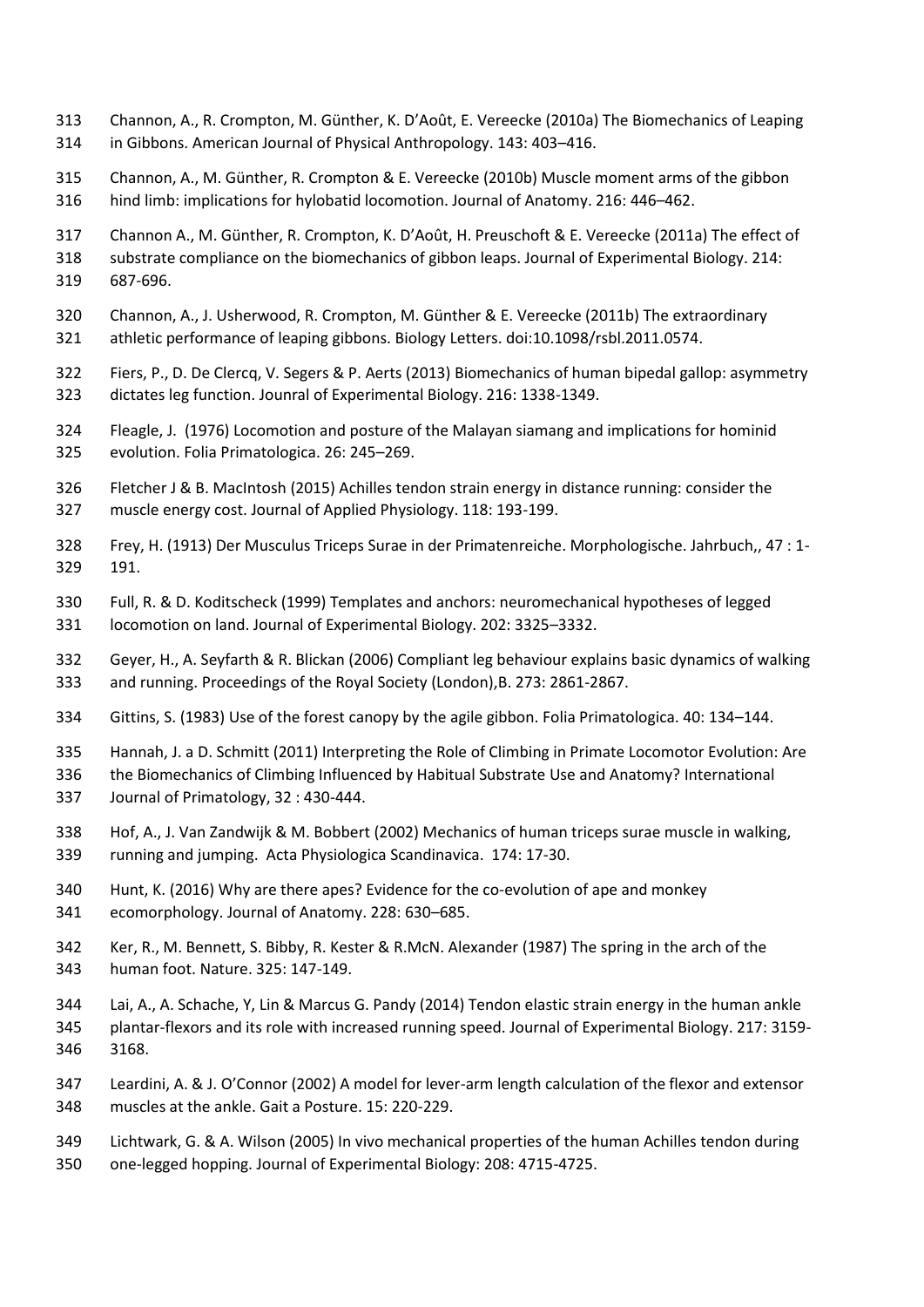- Lichtwark, G. & A. Wilson (2006) Interactions between the human gastrocnemius muscle and the
- Achilles tendon during incline, level and decline locomotion. Journal of Experimental Biology. 209: 4379-4388.
- Lieberman, D (2012) Those feet in ancient times. Nature. 483: 550-551.

 Lovejoy C., B. Latimer, G. Suwa, B. Asfaw & T. White (2009a) Combining Prehension and Propulsion: The Foot of Ardipithecus ramidus. Science. 326: 72e1-72e8.

- Lovejoy C., G. Suwa, S. Simpson, J. Matternes & T. White (2009b) The Great Divides: Ardipithecus
- ramidus Reveals the Postcrania of Our Last Common Ancestors with African Apes. Science. 326: 100- 106.
- Maganaris, C., V. Baltzopoulos & A. Sargeant (2000) In vivo measurements-based estimations of the human Achilles tendon moment arm. European Journal of Applied Physiology. 83: 363-369.
- Michilsens, F., K. D'Août & P. Aerts (2011) How Pendulum-Like Are Siamangs? Energy Exchange During Brachiation. American Journal of Physical Anthropology. 154: 581-591.
- Michilsens, F. K. D'Août, E. Vereecke & P. Aerts (2012) One step beyond: Different step-to-step
- transitions exist during continuous contact brachiation in siamangs. Open Biology. doi:
- 10.1242/bio.2012588
- Marsh, R., D. Ellerby, J. Carr, H. Henry & C. Buchanan (2004) Partitioning the Energetics of Walking and Running: Swinging the Limbs Is Expensive. Science. 303: 80-83.
- Myatt,J., R. Crompton & S. Thorpe (2011) Hindlimb muscle architecture in non-human great apes and a comparison of methods for analysing inter-species variation. Journal of Anatomy. 219: 150-166.
- Preuschoft, H. & B. Demes (1984) Biomechanics of brachiation. In The Lesser Apes: Evolutionary And
- Behavioral Biology (eds.: H. Preuschoft, D. J. Chivers, W. Y. Brockelman & N. Creel). pp. 96-118.
- Edinburgh University Press.
- Preuschoft H., H. Witte & B. Demes (1992) Biomechanical factors that influence overall body shape of
- large apes and humans. In: Topics in Primatology, Vol. 3 Evolutionary Biology, Reproductive
- Endocrinology and Virology (eds Matano S, Tuttle RH, Ishida H, Goodman M), pp. 259–289. University of Tokyo Press.
- Sati, J. & J. Alfred (2002) Locomotion and posture in Hoolock gibbon. Ann. For. 10: 298-306.
- Standring, S. (2016) Gray's Anatomy: The Anatomical Basis of Clinical Practice (ed. 41). Elsevier.
- Swindler, D. & C. Wood (1973) An atlas of primate gross anatomy. Baboon, chimpanzee and men. University of Washington Press.
- Thorpe, S. & R. Crompton (2006) Orangutan Positional Behavior and the Nature of Arboreal Locomotion in Hominoidea. American Journal of Physical Anthropology. 131: 384–401.
- Thorpe, S., Crompton, R., Günther, M., Ker, R. & Alexander, R.McN. (1999) Dimensions and Moment
- Arms of the Hind- and Forelimb Muscles of Common Chimpanzees (Pan troglodytes). American Journal of Physical Anthropology. 110: 176-199.
- Thorpe S, R. Holder & R. Crompton (2007) Origin of human bipedalism as an adaptation for locomotion on flexible branches. Science. 316: 1328–1331.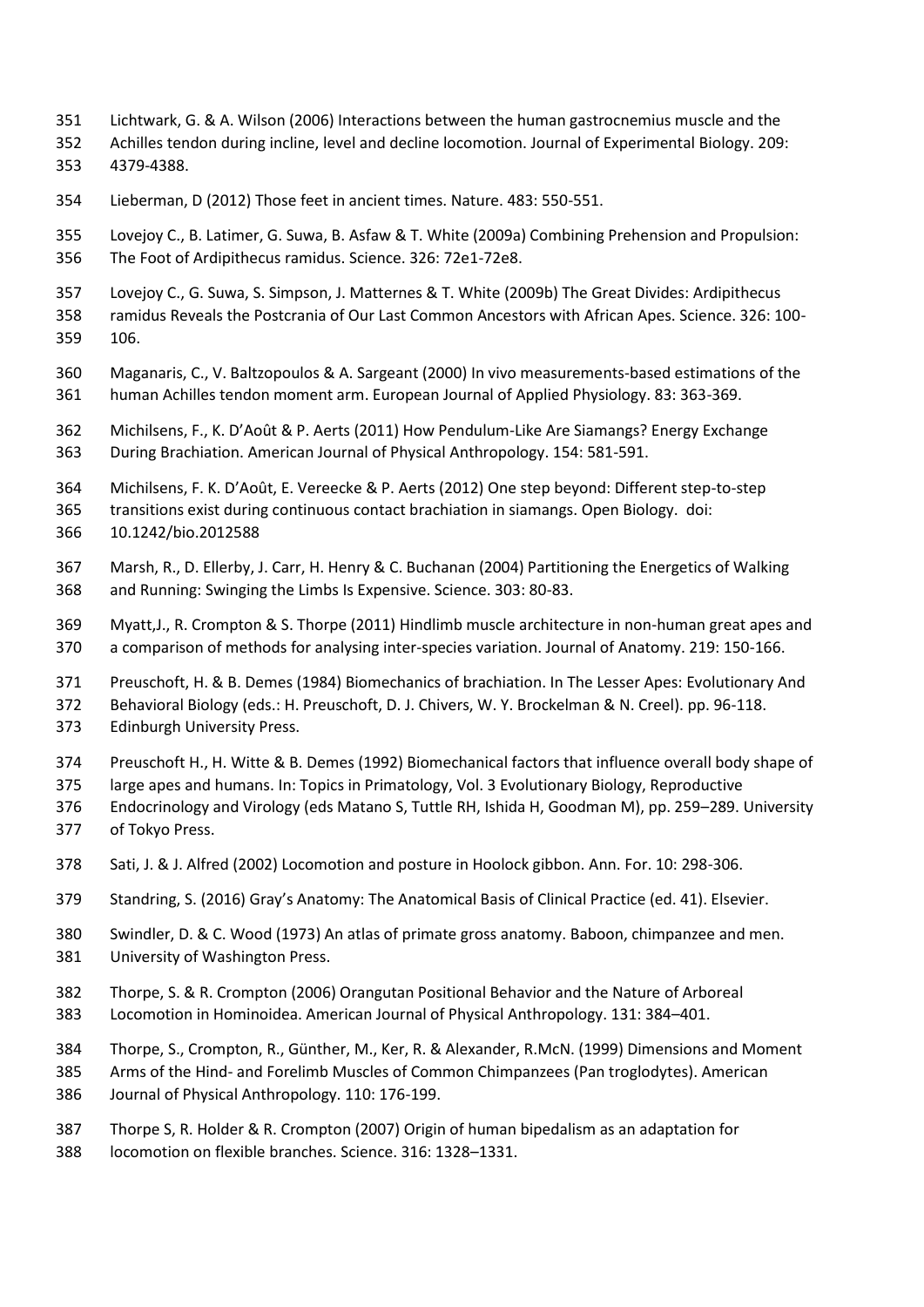- Uchida, T., J. Hicks, C. Dembia, & S. Delp (2016) Stretching your energetic budget: how tendon
- compliance affects the metabolic cost of running. PloseOne. DOI:10.1371/journal.pone.0150378.: 1- 19.
- Usherwood, J. & J. Bertram (2003) Understanding brachiation: insight from a collisional perspective. Journal of Experimental Biology. 206: 1631-1642.
- Usherwood, J., S. Larson & J. Bertram (2003) Mechanisms of Force and Power Production in Unsteady Ricochetal Brachiation. American Journal of Physical Anthropology. 120: 364–372
- Vereecke, E. & P. Aerts (2008) The mechanics of the gibbon foot and its potential for elastic energy storage during bipedalism. Journal of Experimental Biology. 211: 3661-3670.
- Vereecke, E. & A. Channon (2013) The role of hind limb tendons in gibbon locomotion: springs or strings? Journal of Experimental Biology. 216: 3971-3980.
- Vereecke, E., K. D'Août,, R. Payne & P. Aerts (2005a) Functional analysis of the foot and ankle myology of gibbons and bonobos. Journal of Anatomy. 206: 453-476.
- Vereecke, E., K. D'Août, L. Van Elsacker & P. Aerts (2005b) Functional Analysis of the Gibbon Foot
- During Terrestrial Bipedal Walking: Plantar Pressure Distributions and Three-Dimensional Ground
- Reaction Forces. American Journal of Physical Anthropology. 128: 659-669.
- Vereecke, E., K. D'Août, & P. Aerts (2006a) Locomotor versatility in the white-handed gibbon
- (Hylobates lar): A spatiotemporal analysis of the bipedal, tripedal, and quadrupedal gaits. Journal of Human Evoluition. 50: 552-567.
- Vereecke, E., K. D'Août, & P. Aerts (2006b) The dynamics of hylobatid bipedalism: evidence for an energy-saving mechanism? Journal of Experimental Biology. 209: 2829-2838.
- Vereecke, E., K. D'Août, & P. Aerts (2006c) Speed modulation in hylobatid bipedalism: A kinematic analysis. Journal of Human Evolution. 51: 513-526.
- Willems, P., G. Cavagna & N. Heglund (1995) External, internal and total work in human locomotion. Journal of Experimental Biology. 198: 379-393.
- Woledge, R., N. Curtin & E. Homsher (1985) Energetic aspects of Muscle contraction. Academic Press.
- 
- 
- 
- 
-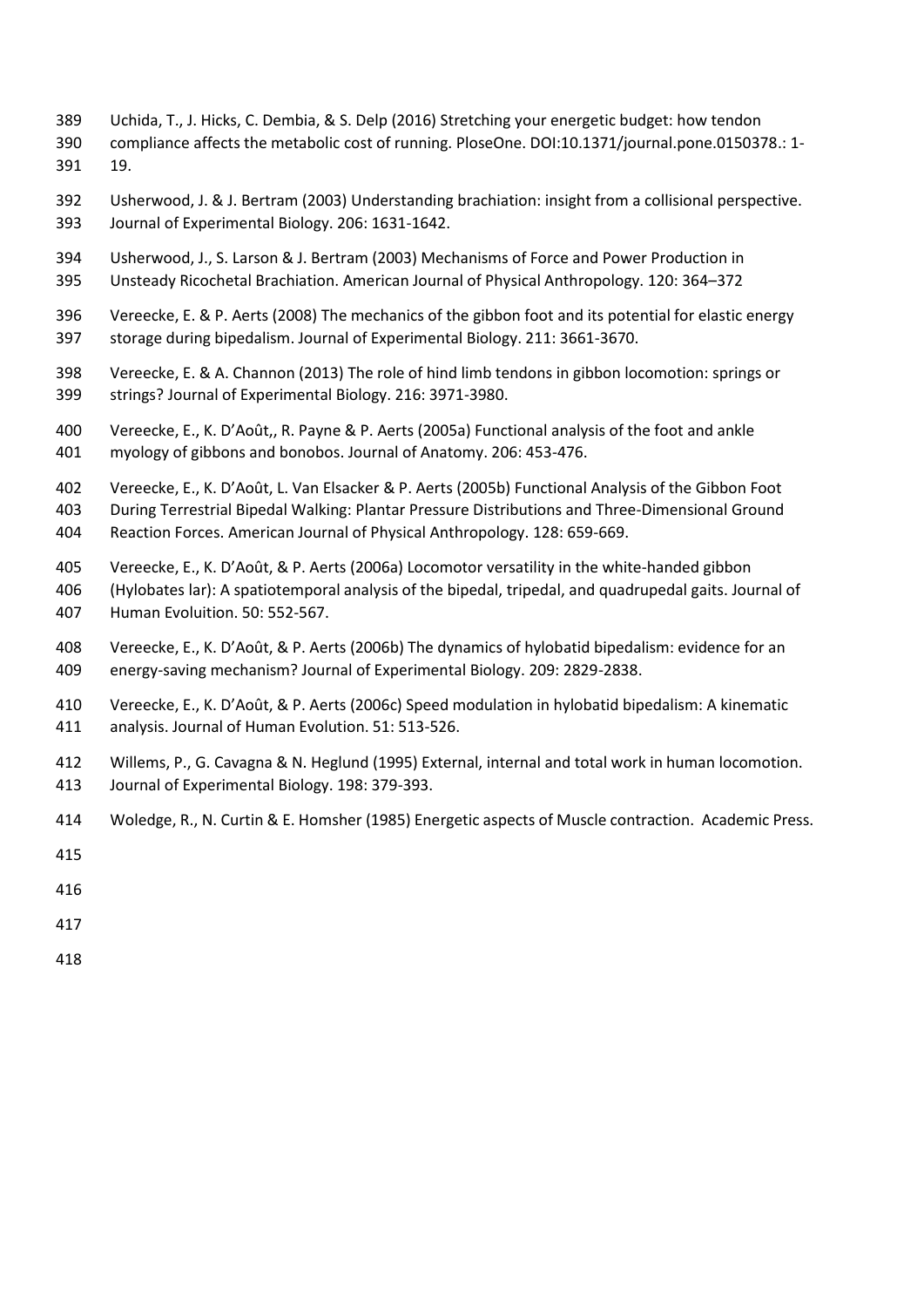

 Figure 1 : Phylogenetic tree of the Catarrhini, with dorsal views of the baboon, gibbon, chimpanzee and human lower leg showing the Achilles tendon and the gastrocnemius muscle (anatomical drawings: courtesy of Timo Van Leeuwen).